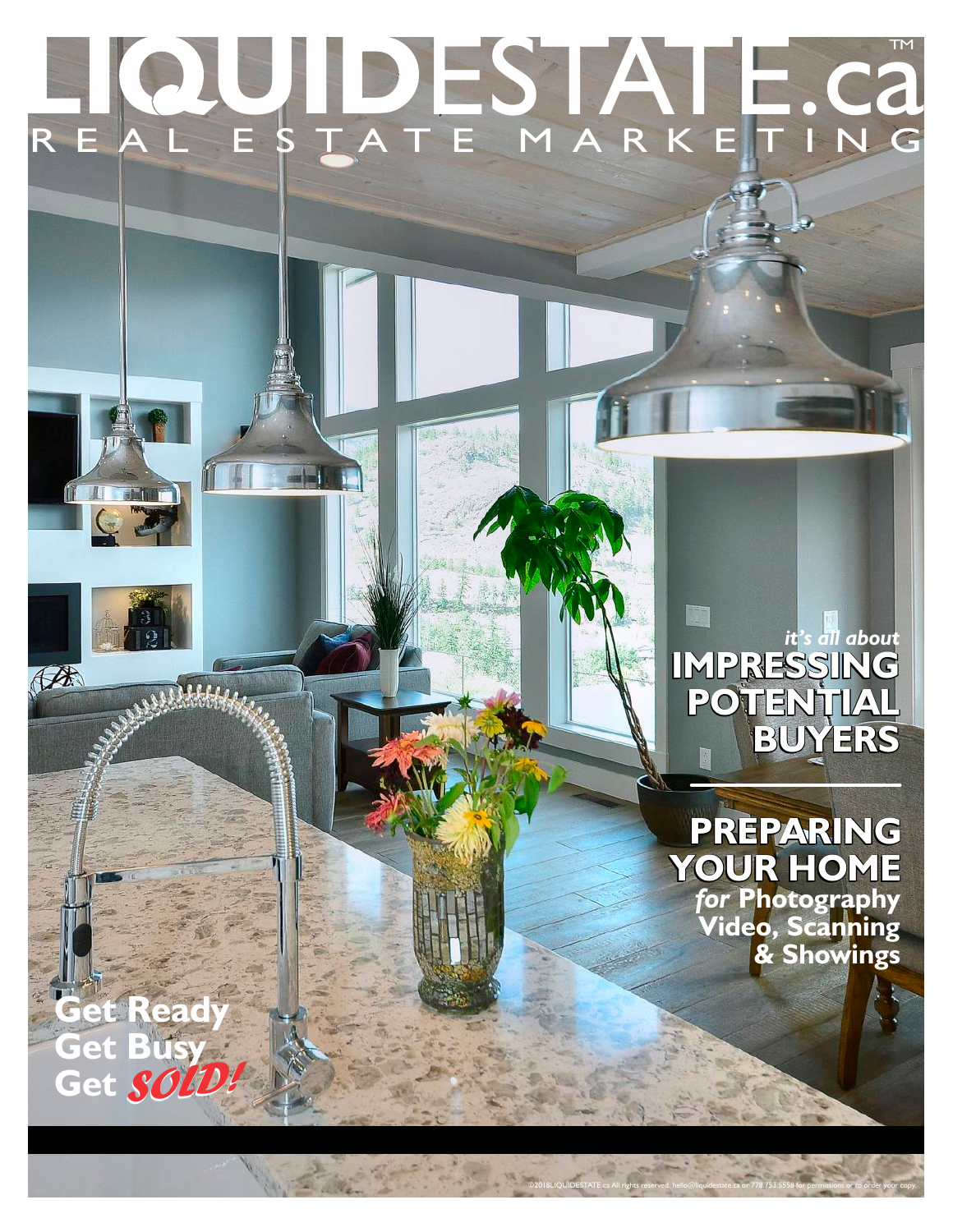It's all about attracting, pleasing and capturing a buyer. Eliminate distractions and take care of minor deficiencies in order to arouse curiosity and peak the interest from the first and second exposure.

First Exposure, is seeing your home online or during property search reviews with their agent.

Second Exposure, is when they come to see your home in person.

Each have similar needs and a few very different, but important key roles.

First Exposure: wets their taste buds, does the pre-qualifying, develops their excitement to *'want to see it'*

Second Exposure: needs to match the *'yes, this is what we came for'* desire, fulfill the senses of touch, sight and sound.

## **THE 'MUST DO' TOP 3**

□ CLEAN EVERYTHING! A clean and tidy home conveys a sense of being well cared for, comfort and security. □ DEODORIZE! The number 1 killer is smell. Litter boxes, garbage areas, mud rooms, bathrooms - anywhere & everywhere. But DON'T OVER SCENT! Using too much air freshener means you're trying to hide things. DDE-CLUTTER! This doesn't mean empty. Visitors should be able to walk through every room without turning to squeeze past a chair or table. They should see counters, not stuff. See closets and floors, not clothing.

## ALL INTERIOR AREAS

 $\Box$  It's best if no one is home during the session, to avoid reflections and distractions, especially with video and 3D scanning. Arrange for people and pets to be away from the home. If need be, kennel pets in the garage

0 Remove all signs of pets *(feeding bowls, beds, scratching posts and toys)*

0 Ensure ALL light bulbs and fixtures work *{if possible match the bulbs (5500 k are great)}*. Clean and straighten lamp shades

0 Minimize personal/ family portraits. You want prospective buyers looking at your home, not your lineage

□ Let the light in! Clean and open window coverings. Your photographer will adjust for sunlight and view. If blinds are damaged, either repair/ replace them or have them pulled to the top

 $\Box$  Wash all windows, especially those close to sinks and dining rooms. Remove excess items from window sills

 $\Box$  Personal details like calendars, day timers, receipts, bills, etc., need to be tucked in drawers

0 NOTE: if you have a change jar or tray, perhaps put it away in a drawer. Mind your valuables

## ROOMS

#### **LIVING ROOM**

- $\square$  Rearrange furniture to enhance the room's appearance and make moving around easy. Buyers will look at site lines to other rooms, to windows and where they'll watch TV
- $\square$  Remove newspapers, books and other personal items. A few premium magazines are ok. Home decor publications have some great ideas
- $\Box$  Vacuum/ mop/ swiffer all floors, dust furniture, clean glass top surfaces
- 0 Rearrange bookshelves to enhance the room's overall impression *(removing family portraits and excess knickknacks)*
- $\Box$  Remove any glassware, cans/ bottles. Stack coasters. Straighten wall hangings/ pictures/ mirrors
- $\Box$  People like to see the view so move plants that block windows. Wash the leaves, remove dead blossoms and give them some water while you're at it. Remove dead or dying plants

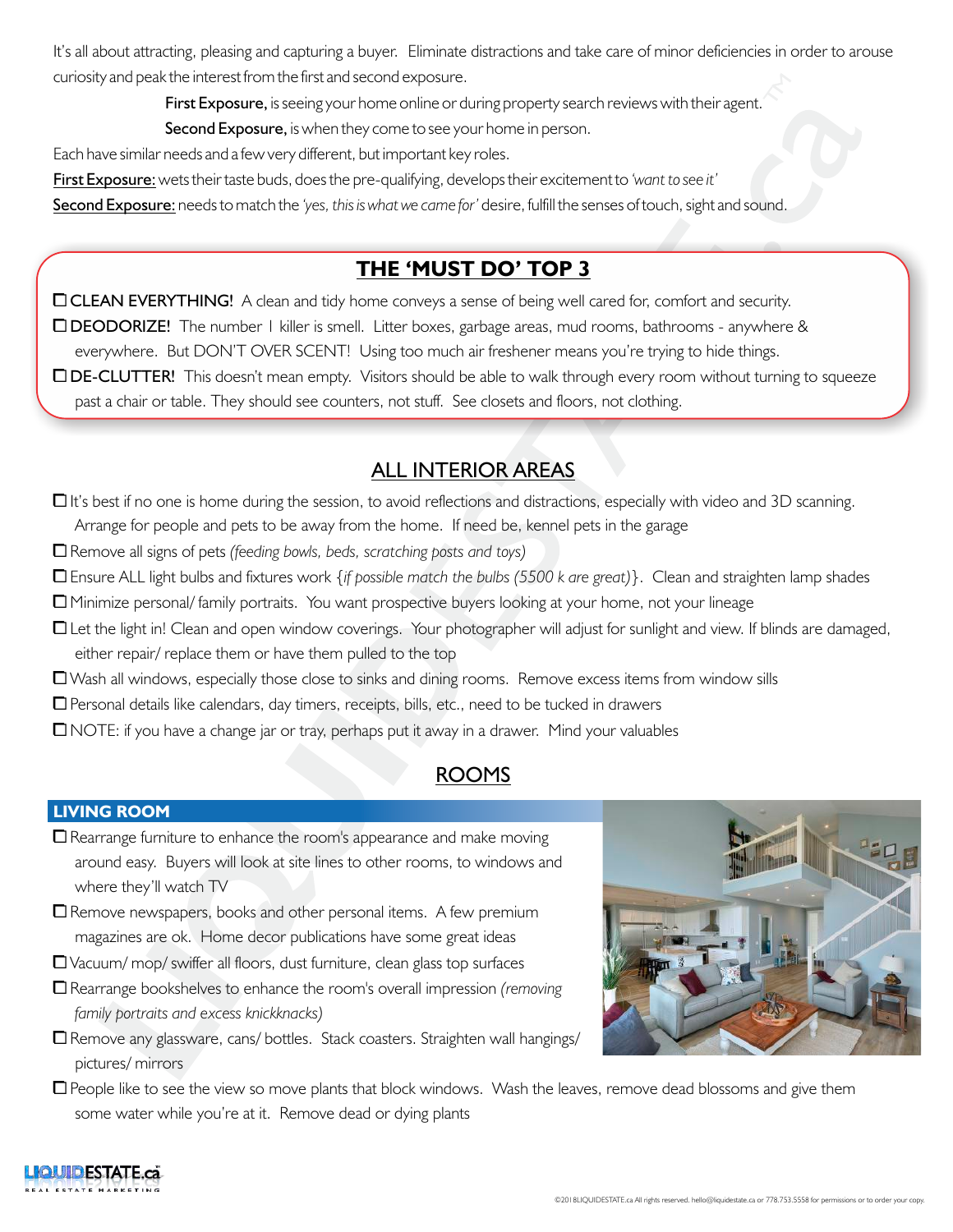#### **KITCHEN**

- $\Box$  Take all the pictures, drawings and magnets off the fridge then, clean the fridge. People will look and smell
- $\Box$  Remove tea/ hand towels from appliances and cabinet knobs, remove doilies, pen/ paper jars, paper towel and excess spices
- $\Box$  Don't leave it barren! Nice shakers/ grinders, boutique oil/ vinegars, wine/ glasses, a cook book, knife block, a few CLEAN appliances - they're natural staging items. Fresh baking, vibrant fruit and vegetables are fantastic
- $\Box$  Empty the sink and clean it. Remove all cloths, sponges and soaps. Place drain plugs in drains & clean faucets
- □ Clean the stove hood vent *(screens & bulbs too)* and make sure the lights work
- □FOR SHOWINGS Clean out the oven and microwave. Either empty the dishwasher or run well before the viewing

#### **DINING ROOM**

- $\Box$  Clean the dining table & chairs. Remove child seats, computers, newspapers, napkin holders and condiments
- 0 The table should be centered *(in the room/ under the light)* and equally balanced with seating
- $\Box$  If you have an island or counter bar, arrange place settings and dress the table with a simple center piece or colourful, fresh flowers. Otherwise, you can set the table or, leave it clear of table cloths *(unless damaged/ stained)*

#### **BATHROOMS**

- $\Box$  You MUST CLEAN the mirrors. Small splatters show in images
- $\Box$  Clean the faucets, remove excess products, personal care items and sprays
- 0 Toilet lids down. Shower curtains open. Shower/ bath area clean *(facing clean shampoo/conditioner bottles is good staging)*
- $\Box$  Towels: folded and layered/ rolled up by the tub or in storage cubes/ soft & clean on top/ perhaps a hand towel by the sink
- $\Box$  Remove excess floor mats to reveal flooring. Rolled or hanging on the tub is OK, but not on the shower
- $\Box$  Clean the window sills and any areas where moisture may build. Empty the garbage can. Roll up the paper and hide the extras
- 0 LAUNDRY: remove daily laundry, brooms, vacuums, etc. Minimize and tidy detergents. An empty laundry basket is ok

#### **BEDROOMS/ DENS**

- $\Box$  Beds made with clean top sheets and matching pillow cases. Layered, extra pillows add a little elegance
- $\Box$  A bed throw on the end or corner is a nice touch. Dolls or stuffed animal farms are not
- 0 Clothes put away, hanging neatly in closets, so the doors open easily. People will look *(wouldn't you?)*
- $\Box$  Ask your children to take down the boy band/ girl glam posters. They'll look better in the new house
- $\Box$  Remove fans, excess items on dressers and close the drawers. No glassware, dentures or tissue boxes in sight
- □ Clean and organize desks. Books are good, but not strewn about. Monitors clean and straight. Room to move around chairs